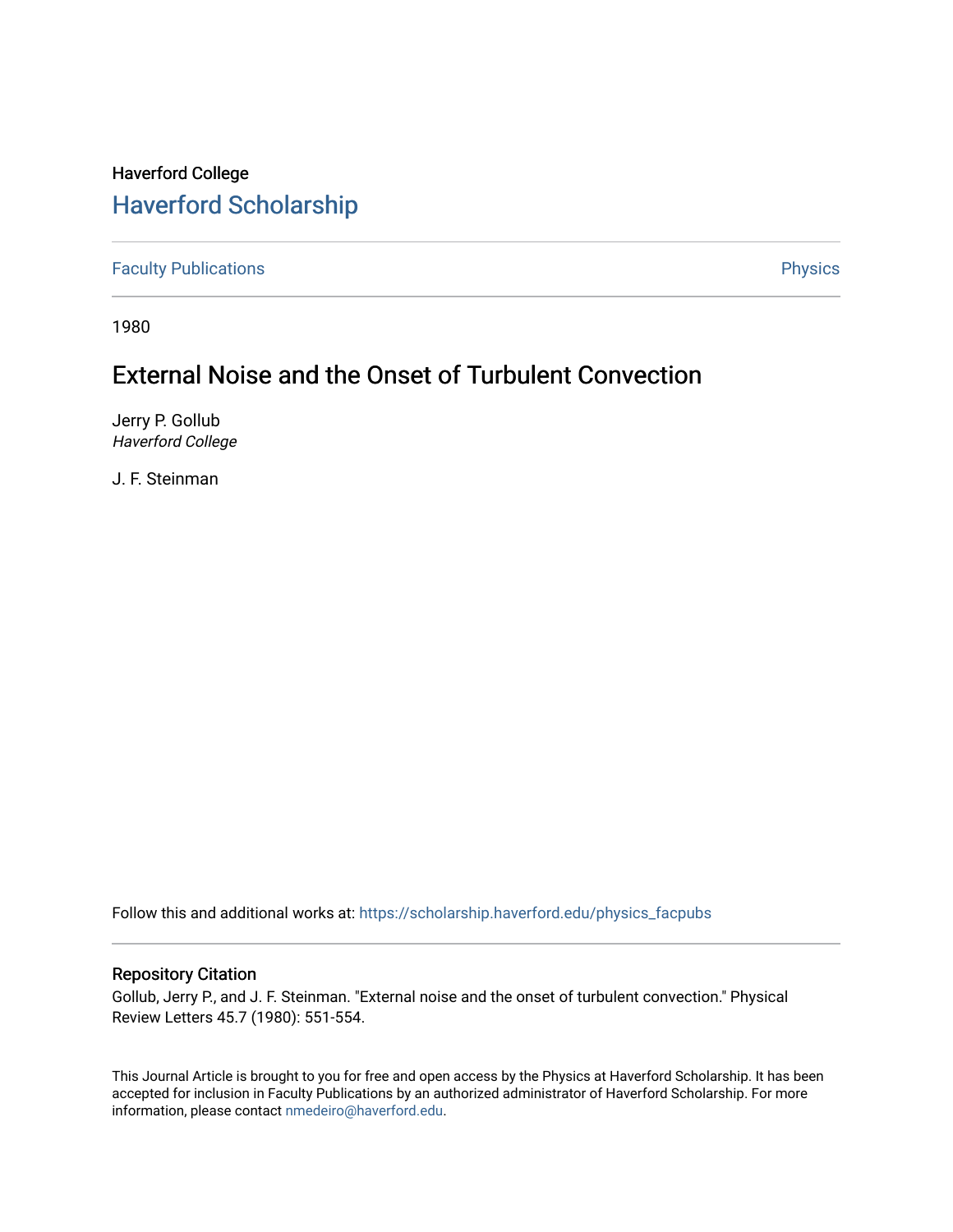#### External Noise and the Onset of Turbulent Convection

J. P. Gollub and J. F. Steinman

Physics Department, Haverford College, Haverford, Pennsylvania 19041 (Received 27 May 1980)

The effect of fluctuations on the transition to turbulence is examined by introducing largeamplitude noise into the boundary temperature of a Rayleigh-Benard system. The response can be largely described in terms of variables whose induced fluctuations are much slower than either the natural oscillations or the external noise. However, the sequence of transitional regimes and the statistical properties of the turbulent state are not dramatically affected.

PACS numbers: 47.25.-c, 47.20.<sup>+</sup> <sup>m</sup>

Nonhydrodynamic fluctuations sometimes influence the statistical behavior of a fluid near its transition to turbulence. For example, the level of random external disturbances or thermal noise determines the time scale of unstable oscillations in a recent model of convection in a rotating layer proposed by Busse and Heikes.<sup>1</sup> External disturbances dramatically influence the spectrum of velocity fluctuations in a turbulent free-shear layer.' Recent experimental studies of the onset of turbulent Rayleigh-Benard convection by Ahlers and Walden<sup>3</sup> have been interpreted<sup>3,4</sup> as indicating that random forces may cause the time dependence which is observed when the aspect ratio (layer radius to depth) is sufficiently large.

In contrast to these examples, studies of the transition to turbulent convection at small aspect ratio<sup>5,6</sup> have not shown evidence that external or thermal noise observably influences the actual time-dependent motion. In the present paper, we report the results of experiments in which a small-aspect-ratio fluid layer is subjected to spatially uniform but broadband temperature fluctuations at the lower boundary. We find that the resulting modifications of the local velocity can be represented accurately by a finite Fourier series with time-dependent coefficients and phases. The induced fluctuations contain a linear part with a spectrum similar to the external noise, and a nonlinear part that is greatly enhanced at low frequencies. However, the sequence of regimes leading to turbulence and the statistical properties of the turbulent state are not substantially changed, indicating that the system is governed by intrinsic hydrodynamics when the boundary conditions are time independent.

The apparatus and laser Doppler methods used to determine the fluctuations in local fluid velocity have been described elsewhere.<sup>5</sup> The experiments utilize a cell with an aspect ratio (largest horizontal dimension to fluid depth) of 3.5 and

are conducted at a Prandtl number of 2.5. The mean flow consists of two Benard rolls oriented parallel to the short cell edge, throughout the duration of these experiments. (Other stable flows can be obtained by varying the initial conditions, as reported previously.<sup>5</sup>)

The lower boundary temperature is modulated with noise by introducing computer-generated random voltages into the electronic feedback loop controlling the temperature. The equivalent rms fluctuation in  $R/R_c$  is typically 0.3, where  $R_c$  is the critical Rayleigh number of an infinite fluid layer. The temperature spectrum is not white because of the response time of the copper plate, but contains significant power over the entire bandwidth (0.5 Hz) of the velocity fluctuations which are normally observed near the onset of turbulence. The temperature fluctuations have a distribution function that is roughly Gaussian, and their total spectral power is less by a factor of at least  $10<sup>3</sup>$  when the noise modulation is absent.

For time-independent boundary conditions, time-dependent (periodic) convection begins at  $R/R<sub>c</sub> = 20$ . The basic frequency is initially about 0.07 Hz, but a subharmonic is present for  $R/R_c$  $>$  21. The spectrum of the velocity variations  $v(t)$ then consists of sharp peaks at multiples of  $f_0$ = 0.034 80 Hz superimposed on an instrumental white noise background, as shown in Fig.  $1(a)$ . When the external noise is introduced, the time record becomes noticeably erratic  $[Fig. 1(b)].$ The corresponding spectrum contains a low-frequency background, and the peaks are slightly broadened. These changes in the velocity spectrum, while measurable, are small in comparison with those that occur spontaneously as  $R$  is changed.

In order to study these induced fluctuations, we represent the data by a finite Fourier series with slowly varying amplitudes and phases computed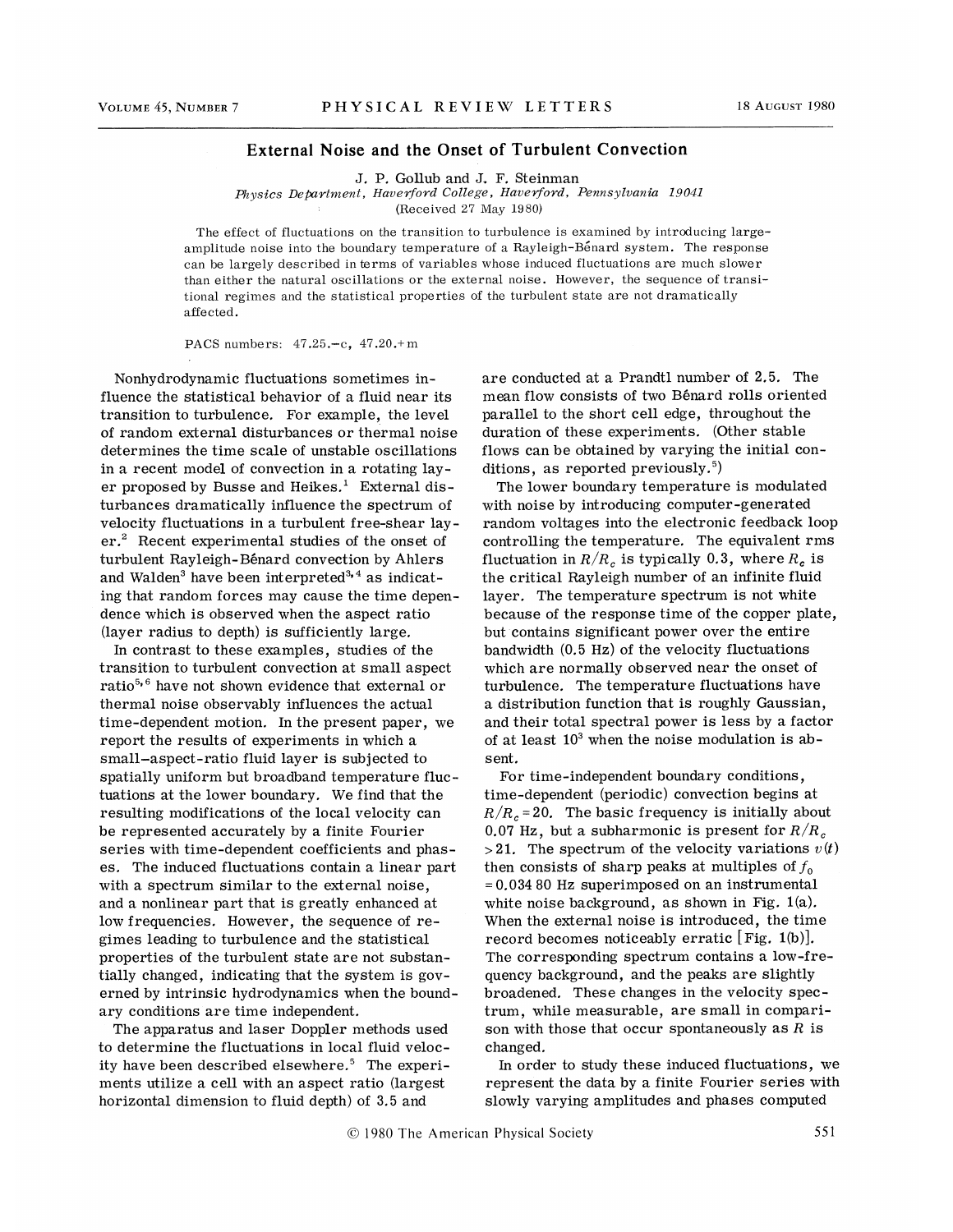

FIG. 1. The velocity  $v(t)$  and corresponding power spectrum at  $R/R_c = 27.5$  for (a) stationary boundary conditions and (b) noisy boundary conditions.

over successive intervals of length  $P = f_0$ <sup>-1</sup>:

$$
v(t) = C_0(t) + \sum_{n=1}^{N} C_n(t) \cos[2\pi n f_0 t + \varphi_n(t)].
$$

In this approach the broadening of spectra arises from nonperiodic time dependence in the coefficients of a small number of basic oscillations. The introduction of slow variables is similar in spirit to the study of nearly periodic dynamical systems by examination of Poincaré sections.<sup>7</sup> The decomposition is meaningful because most of the power is concentrated at frequencies  $nf_0$ .

The time record and spectrum of Fig. 1(b) are almost perfectly duplicated (up to nearly  $4f_0$ ) by a series containing 4 terms  $(N=3)$ . The induced fluctuations are shown in Fig. 2. Since the boundary temperature had been recorded simultaneously, we were able to compare the external noise with the induced mean fluctuations  $C_0(t)$ , and noted that the records were nearly the same (except for scale). Thus the fluctuations in  $C_0(t)$  (averaged over the time interval  $f_0^{-1}$  are largely linear in the perturbations. This is not surprising since, under static conditions, the mean velocity grows linearly for small increments of  $R/R_c$ . We determined the corresponding scale factor and subtracted these linear fluctuations from the velocity data in order to examine the time dependence of the higher-frequency terms more accurately. The amplitudes  $C_1(t)$  and  $C_2(t)$  are also shown in Fig. 2. Low frequency fluctuations are the dominant response to the external noise, and also dominate  $C_0(t)$  after removal of the linear response.

To estimate the correlation time of the slow fluctuations in  $C_n(t)$ , we computed their spectra  $P_n(f)$  and normalized them by the spectrum of



FIG. 2. Time dependence of the Fourier amplitudes  $C_n(t)$  for the data of Fig. 1(b). The fluctuations in  $C_0$ nearly follow the external noise, but the fluctuations in  $C_1$  and  $C_2$  last roughly one thermal diffusion time (one unit on the lower scale).

the external noise  $P_{ext}(f)$  in order to compensate for its spectral shape. The integral

$$
I(f) = \int_0^f [P_2(f)/P_{\text{ext}}(f)] df
$$

is plotted in Fig. 3. The knee in the curve at about  $f_c = 0.003$  Hz indicates that most of the spectral power in the induced fluctuations is at lower frequencies than  $f_c$ . It is interesting to note that  $f_c^{-1}$  is approximately equal to the thermal diffusion time  $d^2/\kappa = 380$  s for this cell, where d is the depth and  $\kappa$  the thermal diffusivity. The cutoff frequency  $f_c$  is far lower than the characteristic oscillation frequency  $f_0$ . (Of course, our



FIG. 3. The integral of the spectrum of  $C_2(t)$ , normalized by the spectrum of the external noise. The knee at 0.003 Hz indicates that the induced fluctuations are mostly at very low frequencies.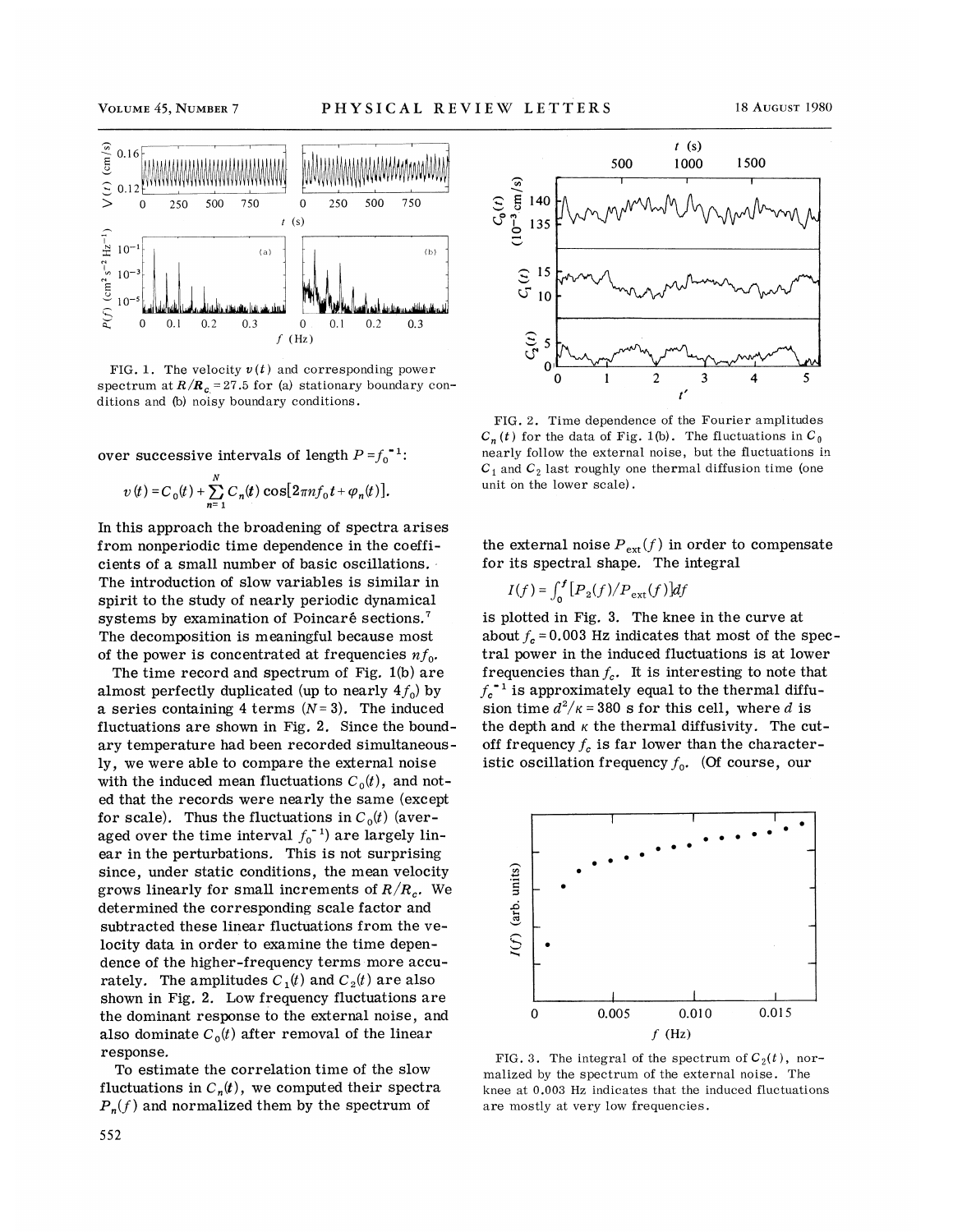method of analysis would not be valid if  $f_c$  were comparable to  $f_0$ .)

Now we consider the effect of external noise on the transition to turbulence. We varied  $R$  in small steps over a period of several months, in each case measuring the time dependence of the velocity with and without external noise present. In order to summarize these results it is necessary to introduce some measure of the extent to which periodic spectra are made broadband by noise modulation. Following Crutchfield  $et al.$ ,<sup>8</sup> we define

$$
D = (\sum_{i=1}^{K} S_i)^2 / \sum_{i=1}^{K} S_i^2,
$$

where the  $S_i$  are the K (typically 1025) spectral estimates. If only one channel of the spectrum has significant power,  $D \cong 1$ , while a white-noise spectrum has  $D \cong K$ . This quantity adequately characterizes the relative amount of discrete and broad spectral structure unless the spectral resolution is not high enough. For example,  $D = 2.15$ for Fig. 1(a) and  $D = 2.90$  for Fig. 1(b).

The dependence of  $D$  on Rayleigh number for stationary and noisy boundary conditions is shown in Fig. 4. The spectra are nearly periodic when  $D \le 5$ , but thoroughly broadband for  $D \ge 20$ . In the periodic regime, the external noise slightly increases  $D$  by inducing fluctuations of the kind we have already described. (The rise in  $D$  near  $R/R_c$  = 30 is associated with a broadening of the spectral peaks that does not persist over a wide range in R.) Nonperiodicity occurs for  $R > 41$  via



FIG. 4. The dependence of the parameter  $D$ , which measures the breadth of the velocity spectrum, as a function of  $\mathbb{R}/R_c$ . The presence of external noise (triangles) slightly enhances  $D$  in the periodic regimes (small D), but produces no statistically significant change in the turbulent regime.

a quasiperiodic interval containing several apparently incommensurate frequencies. In the nonperiodic regime, the statistical fluctuations are large and uncorrelated with the presence of external noise.

Turbulent flows are believed to be unstable at each instant, in the sense that small (even thermal) fluctuations are amplified exponentially in time.<sup>9</sup> However, this sensitivity to initial conditions does not necessarily imply that the statistical properties of the spontaneous fluctuations are substantially influenced by noise. In this case, we find that even large-amplitude external noise produces relatively small effects on spectra of the velocity fluctuations, indicating that the turbulent dynamics and transitional phenomena are probably dominated by intrinsic effects under the conditions of our experiments.

The long-time properties of a randomly stirred<br>id have received some theoretical attention.<sup>10</sup> fluid have received some theoretical attention. However, our observations are perhaps more directly comparable to a recent investigation of a noise-forced Lorenz model by Zippelius and noise-forced Lorenz model by Zippelius and<br>Lücke,<sup>11</sup> since models of this type are believe to have some relevance to small-aspect-ratio convection. The Lorenz model<sup>12</sup> does not show periodic oscillations, but the correlation time for noise-induced fluctuations is comparable to the thermal diffusion time in the conduction regime  $R < R<sub>c</sub>$ . This behavior is qualitatively similar to our experimental observation of a time scale  $f_c^{-1} \cong d^2/\kappa$  for the slow variables  $C_n(t)$  in the oscillatory regime. Zippelius and Lücke also find rather small noise effects on time correlations in the turbulent regime, as we found experimentally. Other noise-forced dynamical systems<sup>13</sup> have been studied recently, but are not directly comparable to these experiments.

The fact that the induced fluctuations in the periodic regime are of very low frequency (comparable to the vertical thermal diffusion time, but slow compared to the periodic pretransitional oscillations) is interesting in view of the fact that the spontaneous onset of nonperiodicity proceeds by way of a quasiperiodic regime which introduces slow modulations of basic oscillations. Apparently, the low-frequency fluctuations characterize both the response to noise and the onset of turbulence.

In general, these experiments show that stochastic driving forces should not be invoked in models of the transition to turbulent convection at small aspect ratio. Rather, the weakly turbulent state can reasonably be regarded as a strange